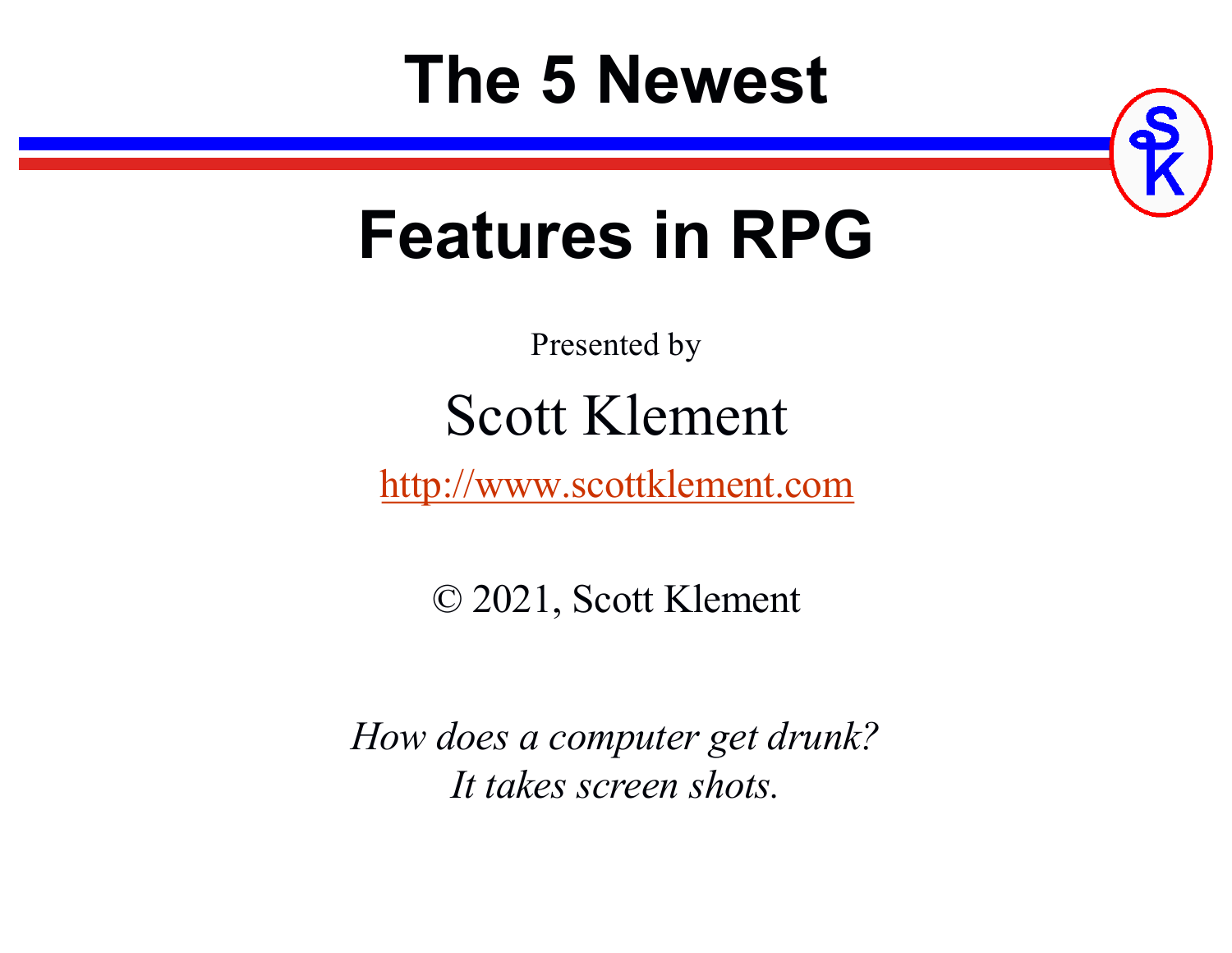## *Support in SEU*



#### **There is none.**

#### SEU has not had updates since the release of IBM i 6.1 **That was March 21 2008!**

Use one of these alternatives:

- Rational Developer for I (RDi[\): https://tinyurl.com/ibmrdihom](https://tinyurl.com/ibmrdihome)e
- ILEditor [2: https://ileditor.dev](https://ileditor.dev/)/
- Original ILEdito[r: https://worksofbarry.com/iledito](https://worksofbarry.com/ileditor/)r/
- MiWorkplac[e: https://miworkplace.com](https://miworkplace.com/)/
- VS Code with the Code for IBM i Extension[s: https://tinyurl.com/codefo](https://tinyurl.com/codefori)ri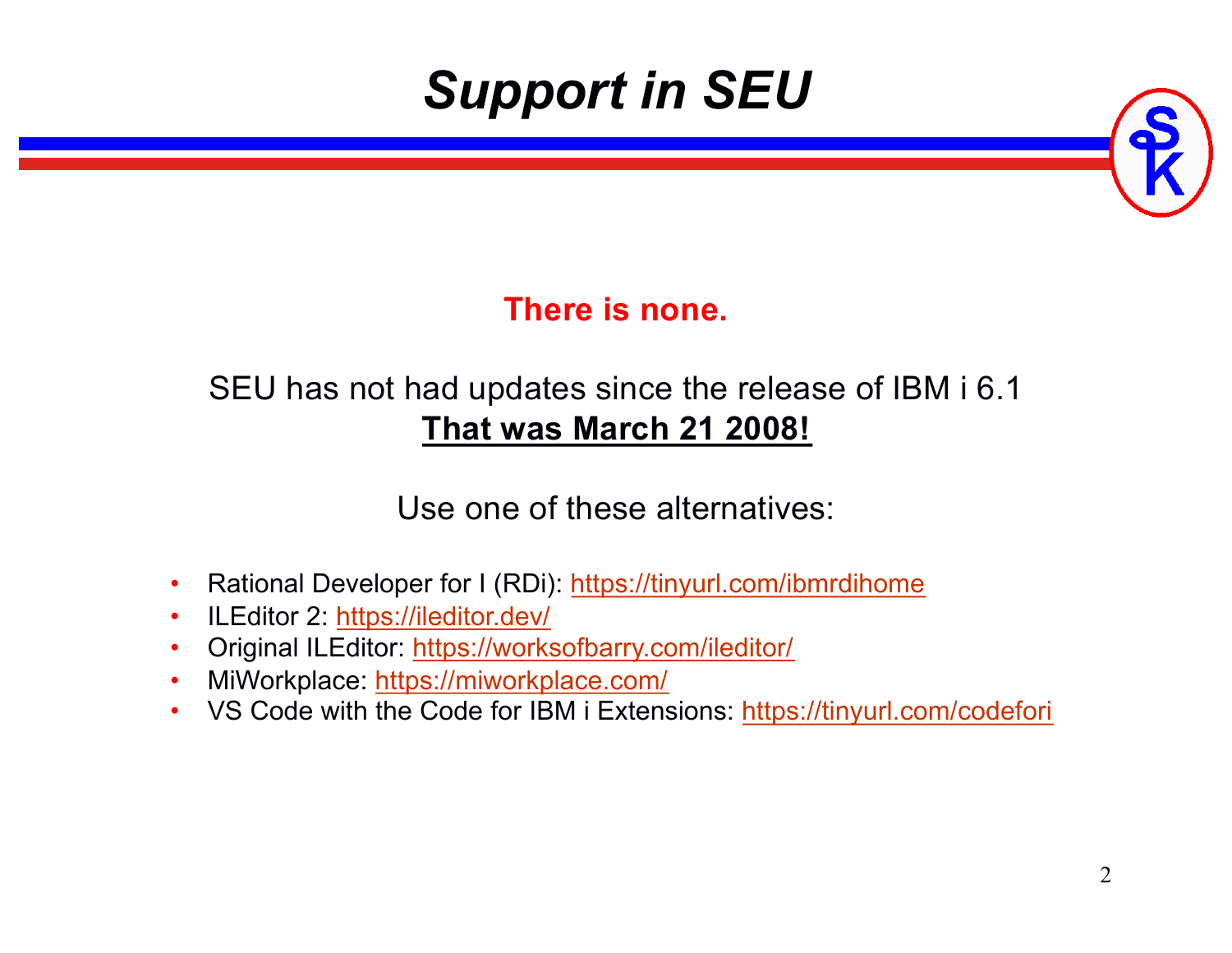## *5. DEBUG(\*RETVAL)*

#### Released Fall 2020 (PTF for 7.4, 7.3)

DEBUG(\*RETVAL) control option and \_QRNU\_RETVAL

```
dcl-proc MyProc;
```

```
dcl-s x int(10) inz(99);
return (x * 43);
```

```
end-proc;
```
You can check the return value in the debugger. To do that:

- Set breakpoint on the end-proc
- View variable ORNU RETVAL

```
total = readNext(InvNo: MoreData);
dow MoreData;
 total += readNext(InvNo: MoreData);
enddo;
```

```
. . .
```

```
dcl-proc ReadNext;
```

```
dcl-pi *n packed(9: 2);
  InvoiceNo packed(7: 0) const;
 MoreData ind;
end-pi;
```

```
reade (InvoiceNo) INVOICEP;
If %EOF;
 MoreData = *off;
 return 0;
else;
  ModeData = *on;return (QTY * PRICE);
```

```
endif;
```

```
end-proc;
```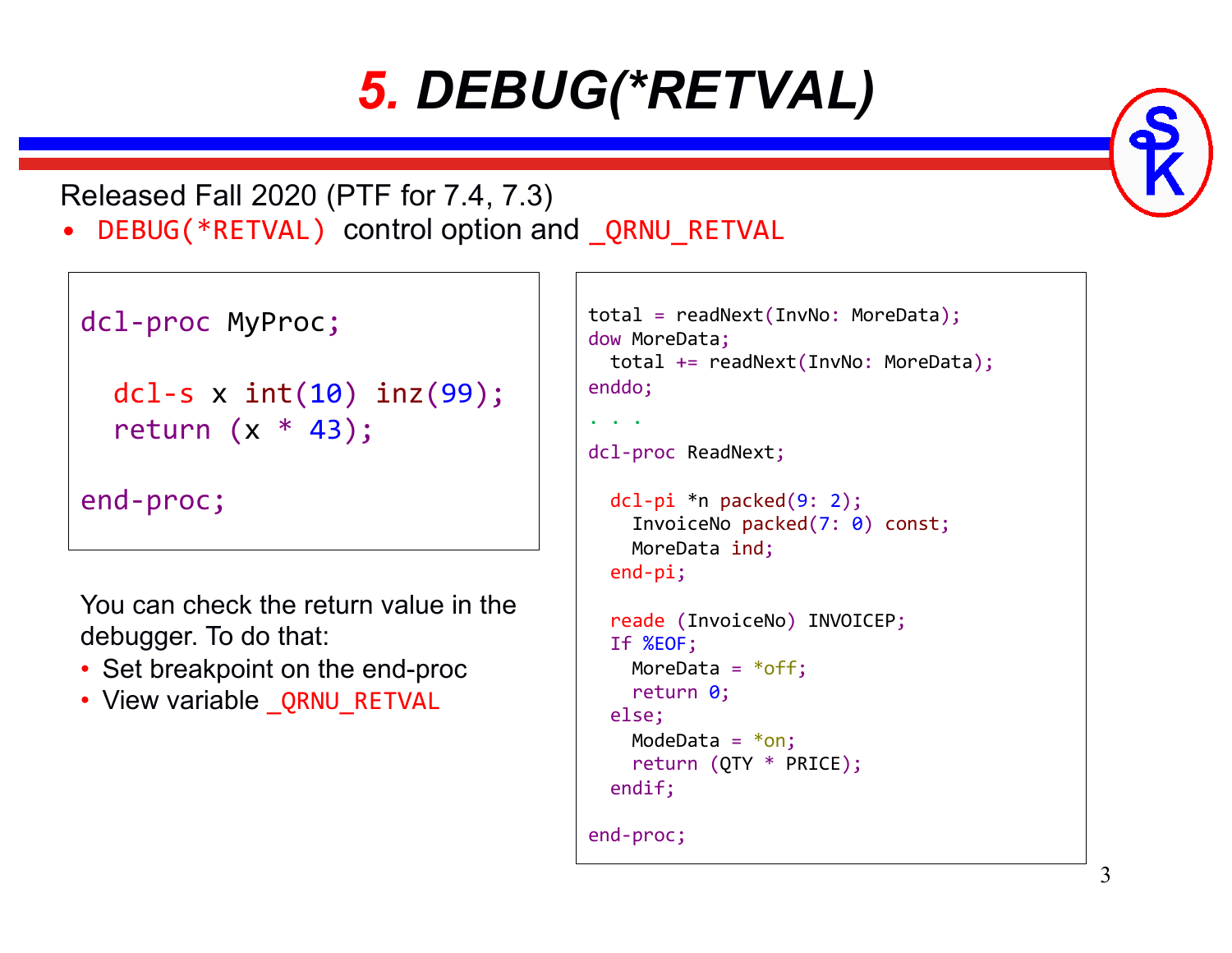## *4. FOR-EACH*

Released Fall 2020 (PTF for 7.4, 7.3)

• FOR-EACH loop opcode

Loops through all of the elements in an array. Can be used together with %SUBARR

```
total = 0:
for x = 1 to %elem(invoices);
 total += invoices(x). amount;
endfor;
```
#### Old way (FOR loop) New way (FOR-EACH loop)

total =  $0$ ; for-each invoice in invoices; total += invoice.amount; endfor;

```
total = 0;
for x = 1 to numLoaded;
  total += invoices(x). amount;
endfor;
```
Old way (FOR loop) New way (FOR-EACH loop)

```
total = 0;
for-each invoice in %subarr(invoices: 1: numLoaded);
  total += invoice.amount;
endfor;
```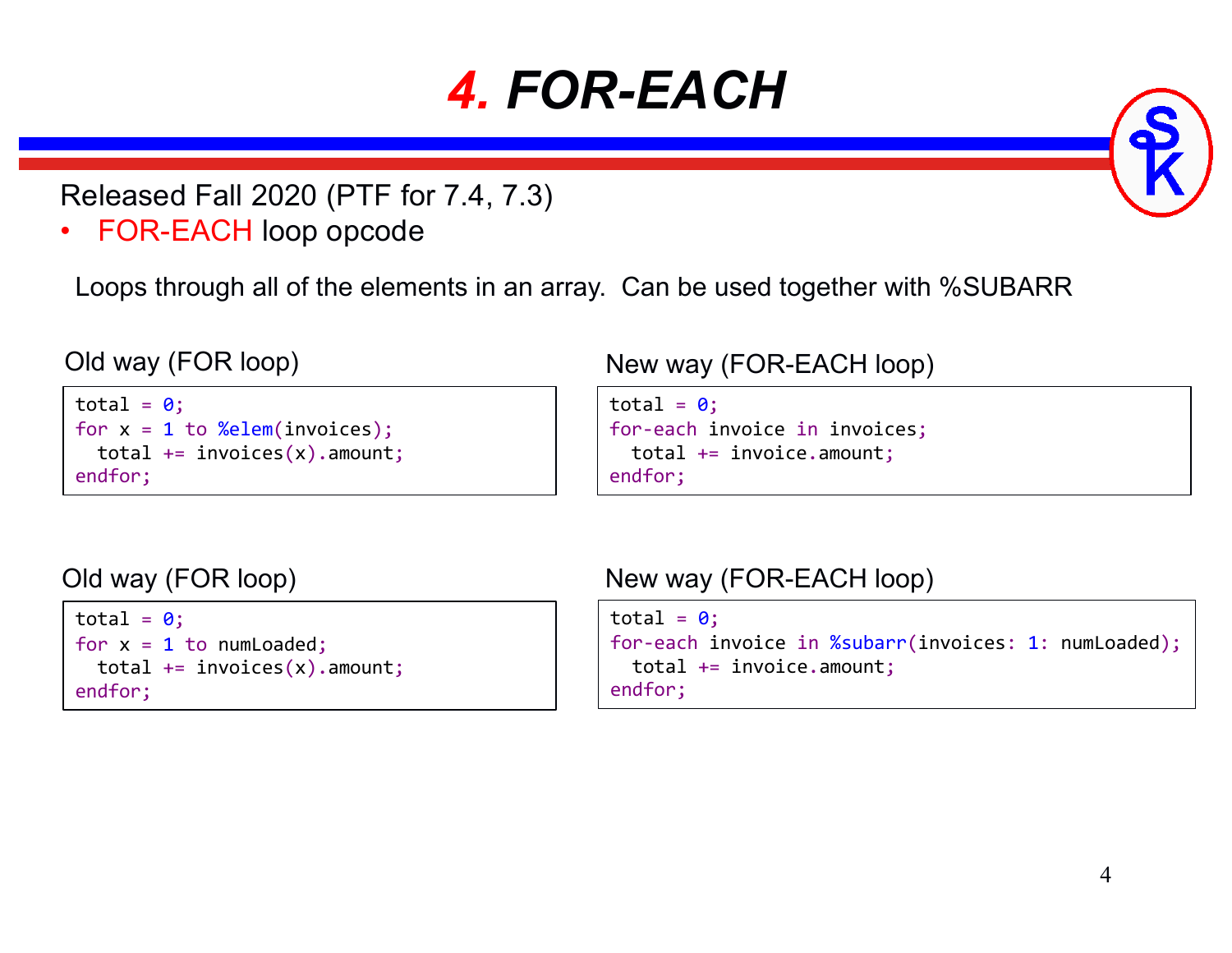## *3. IN, %RANGE, %LIST*

Released Fall 2020 (PTF for 7.4, 7.3)

- IN operator used in comparisons with %RANGE or %LIST
- %RANGE used to compare data in a range
- %LIST returns a temporary array from a list of values

```
// OLD: if Qty >= 1 and Qty \langle = 999;
if Qty IN %range(1:999);
  msg = 'Quantity acceptable.';
endif;
```

```
// OLD: if shelf = 'TOP' or shelf = 'A' or shelf = 'B'
// or shelf = 'C' or shelf = 'FLOOR';
if shelf in %list('TOP': 'A': 'B': 'C': 'FLOOR');
 msg = 'Shelf level is acceptable';
endif;
```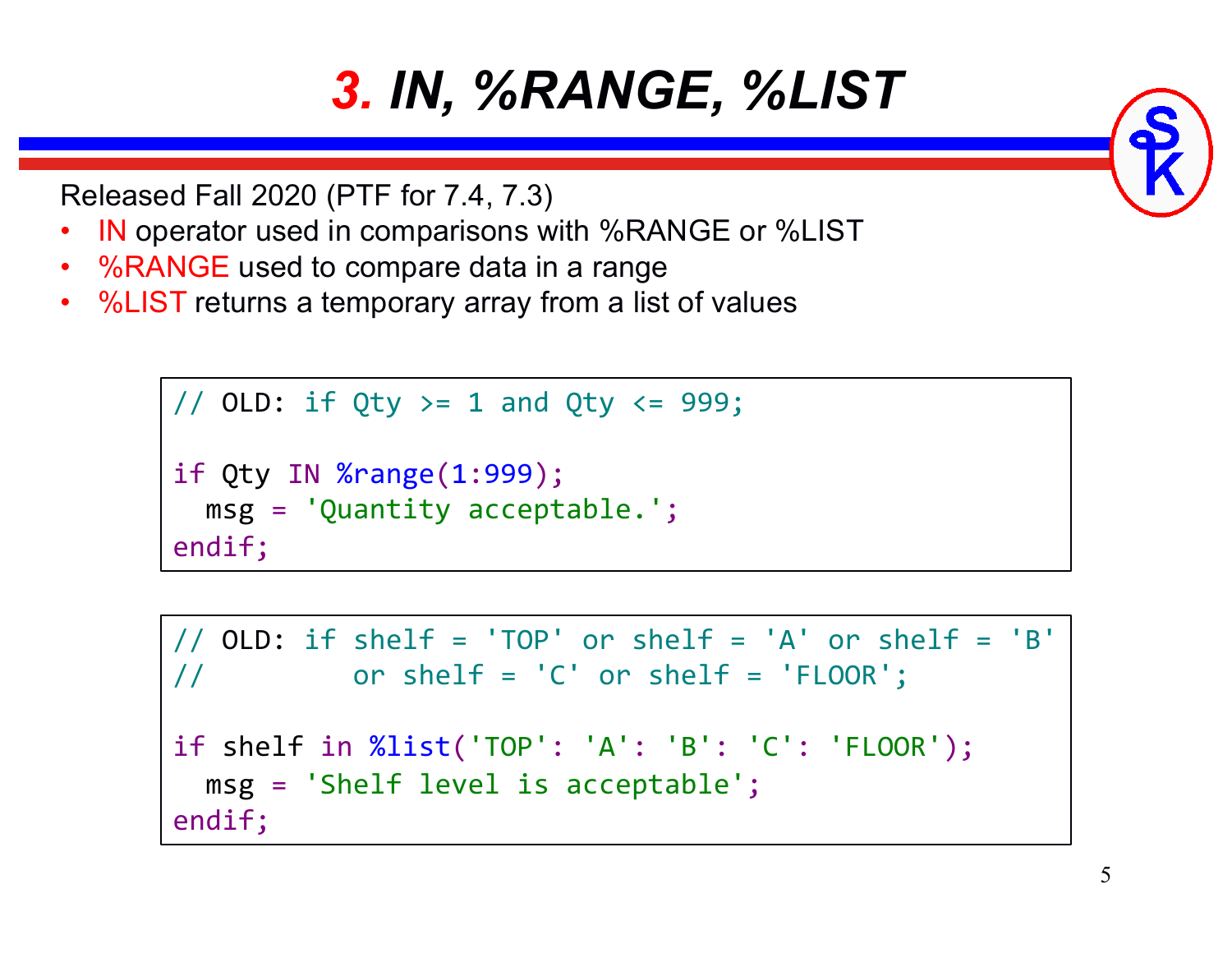#### *FOR-EACH with %LIST*

Since %LIST returns a temporary array, it can also be used with the FOR-EACH loop I discussed earlier.

```
// Search shelves in warehouse location for ItemCode
for-each shelf in %list('TOP': 'A': 'B': 'C': 'FLOOR');
  chain (whsloc: shelf) INVENP;
  if %found and ItemCode = Item;
    leave;
  endif;
endfor;
```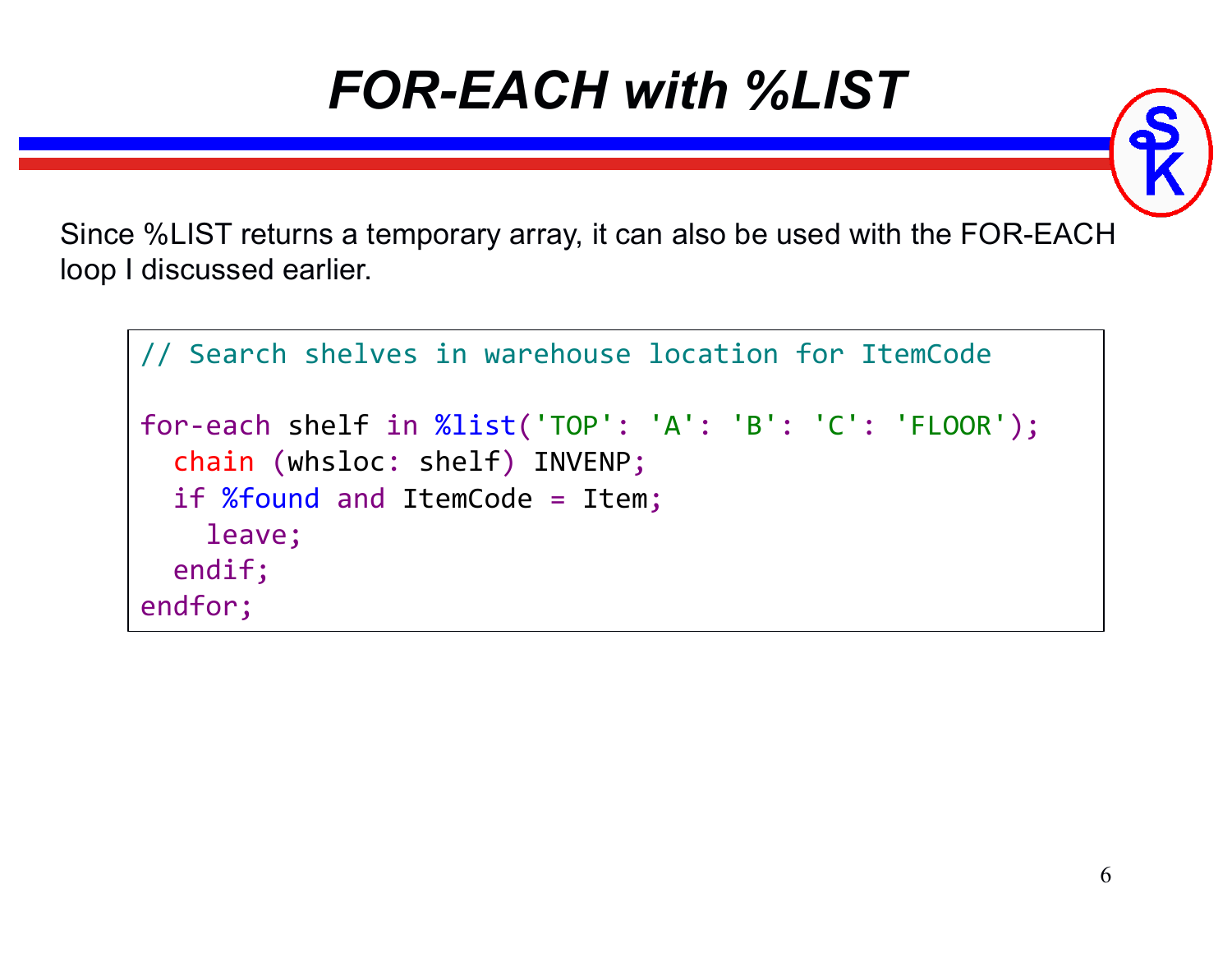## *2. %UPPER and %LOWER*

```
Released Spring 2021 (PTF for 7.4, 7.3)
```
- %UPPER built-in function converts a string to uppercase
- %LOWER built-in function converts a string to lowercase
- Optional second parameter specifies the start position within the string
- Works with international characters, too. (So is better than %XLATE!)

```
myString = 'mIxEdcaSe';
myString = %lower(myString);
// myString is now 'mixedcase'
upperCase = %upper(myString);
// upperCase is now 'MIXEDCASE'
titleCase = %lower(upperCase:2);
// titleCase is now 'Mixedcase'
```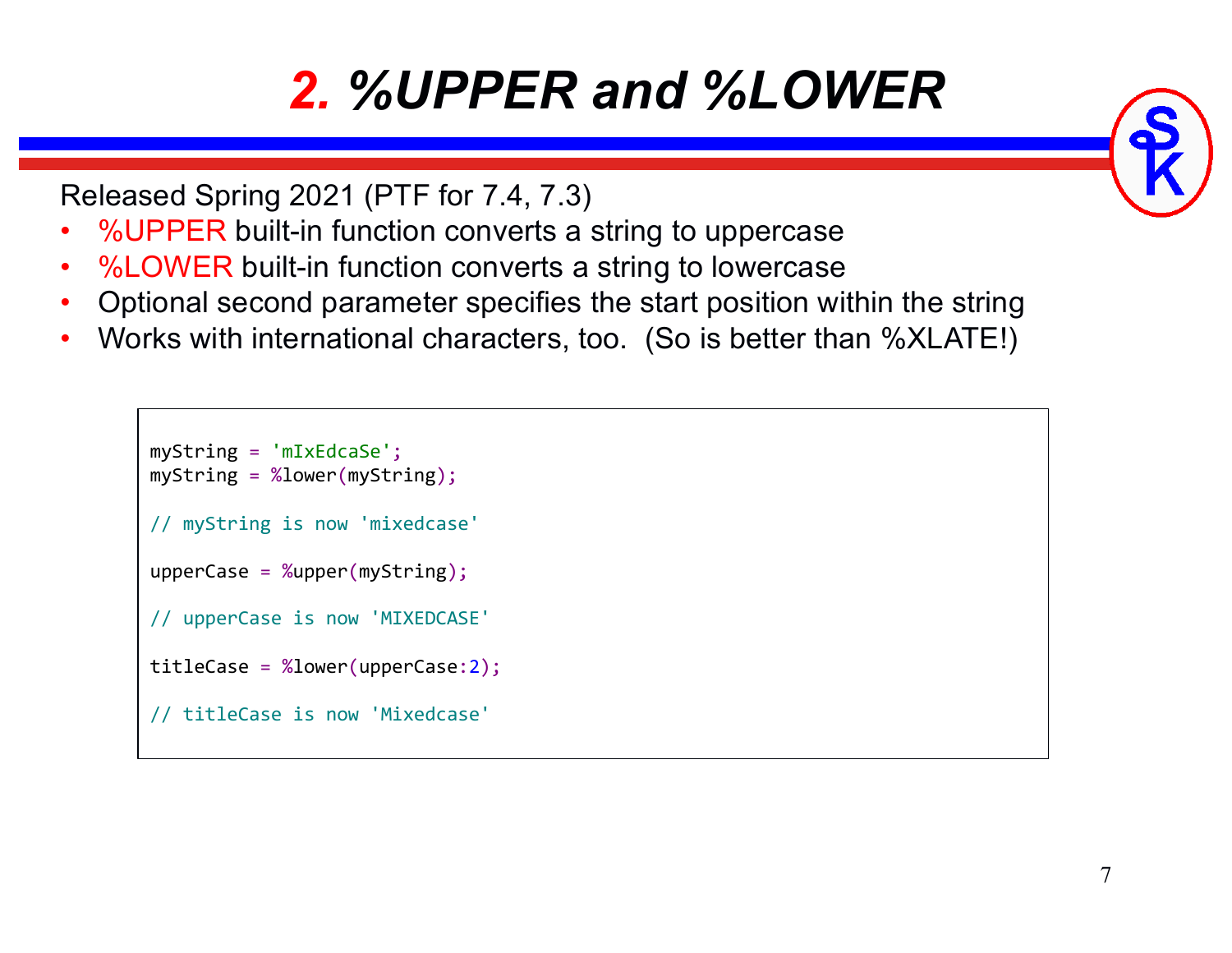#### *1. %SPLIT*

Released Spring 2021 (PTF for 7.4, 7.3)

- %SPLIT built-in function splits a string when a given substring is found.
- The result is an array of strings

```
dcl-ds invoice qualified;
  name varchar(30) inz('unused');
  amount packed(9: 2) inz(-1);
end-ds;
dcl-s record varchar(200) inz('Acme Foods Inc | 4502.60');
dcl-s array varchar(50) dim(2);
array = %split(record:');
invoice.name = array(1);invoice.annotation = %dec(array(2):9:2);
```
In this example, two fields are stored in one string, separated by the pipe character. %Split is used to split them into two array elements, which can then be assigned to separate fields in a data structure.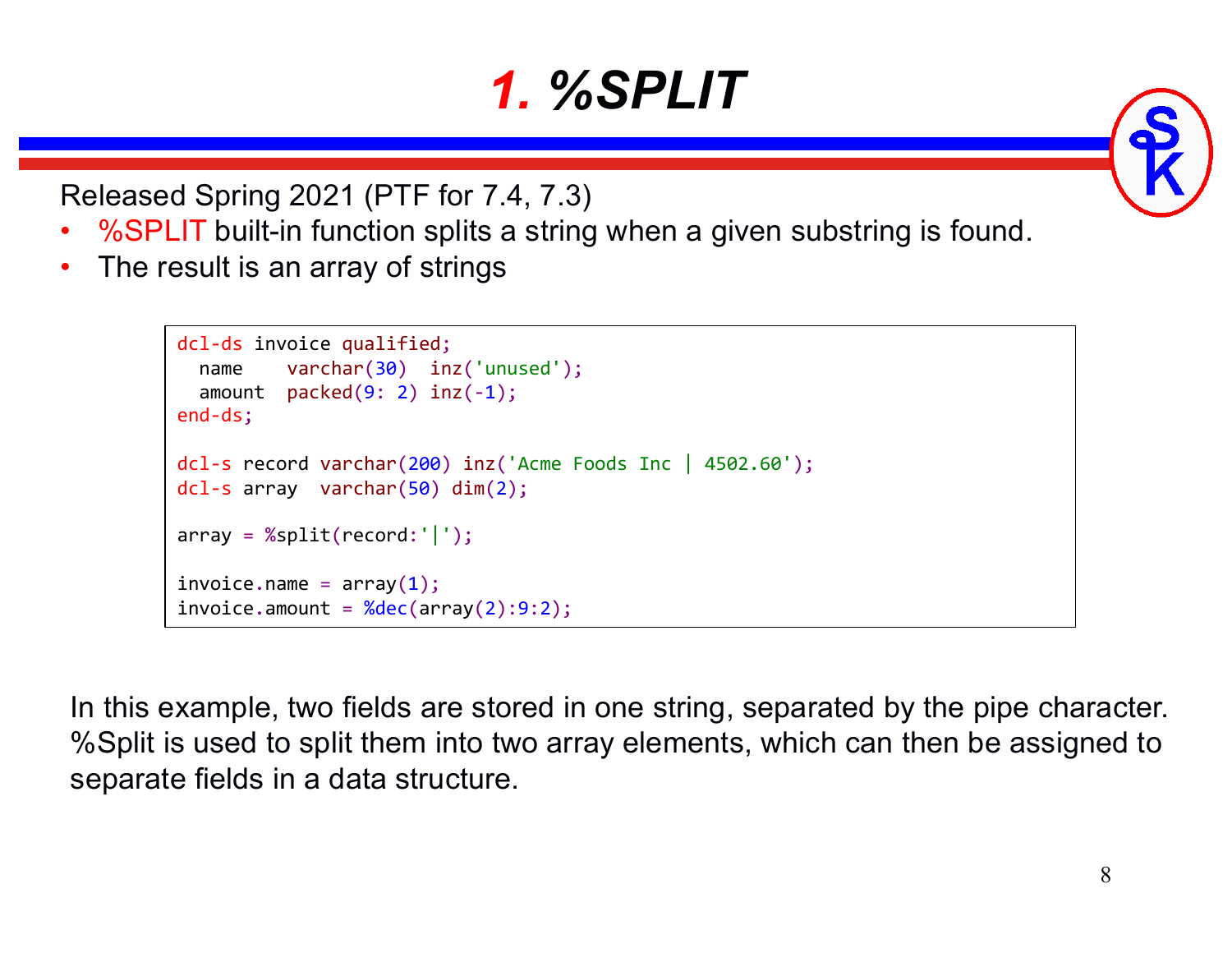## *FOR-EACH with %SPLIT*

- Since %SPLIT returns an array, it can be used with a FOR-EACH loop
- In this example, "shelves" is a list of shelves separated by commas
- %SPLIT could be used in a similar manner to the way %LIST was used before.

```
dcl-s shelves varchar(20) inz('TOP,A,B,C,FLOOR');
dcl-s shelf char(5);
for-each shelf in %split(shelves:',');
 chain (whsloc: shelf) INVENP;
  if %found and ItemCode = Item;
    leave;
  endif
endfor;
```
Split is very useful when reading IFS files in CSV, Tab or Pipe-Delimited format, or when a database field or user input contains a delimited list of data.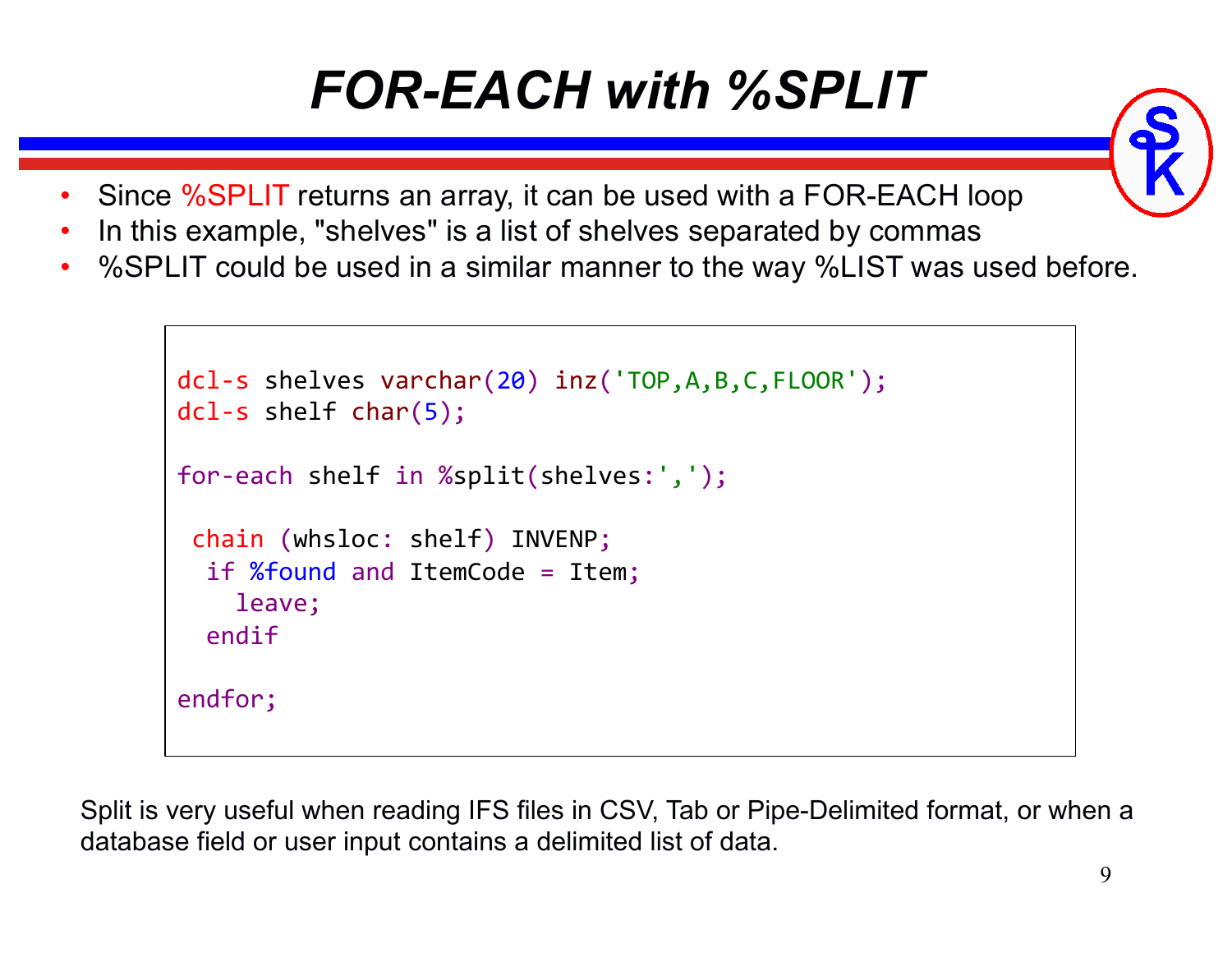## *That's Not All!*



I only showed my favorite 5 features released in the past year. There are some others as well:

- (Spring 2021) EXPROPTS(\*STRICTKEYS) keys in %KDS must match exactly.
- (Fall 2020) EXPROPTS(\*ALWBLANKNUM and \*USEDECEDIT) control how %INT, %DEC interpret strings to make numbers.
- (Spring 2020) Microseconds for %TIMESTAMP and %TIMESTAMP(\*UNIQUE) timestamps are now returned with microseconds (6-digit fraction of a second) and optionally can have an additional 6-digits to be guaranteed unique.
- (Spring 2020) LIKEDS(Qualified.Name) LIKEDS now allows a qualified name
- (Spring 2020) %KDS(ds: number of keys) %KDS now allows a variable number of keys